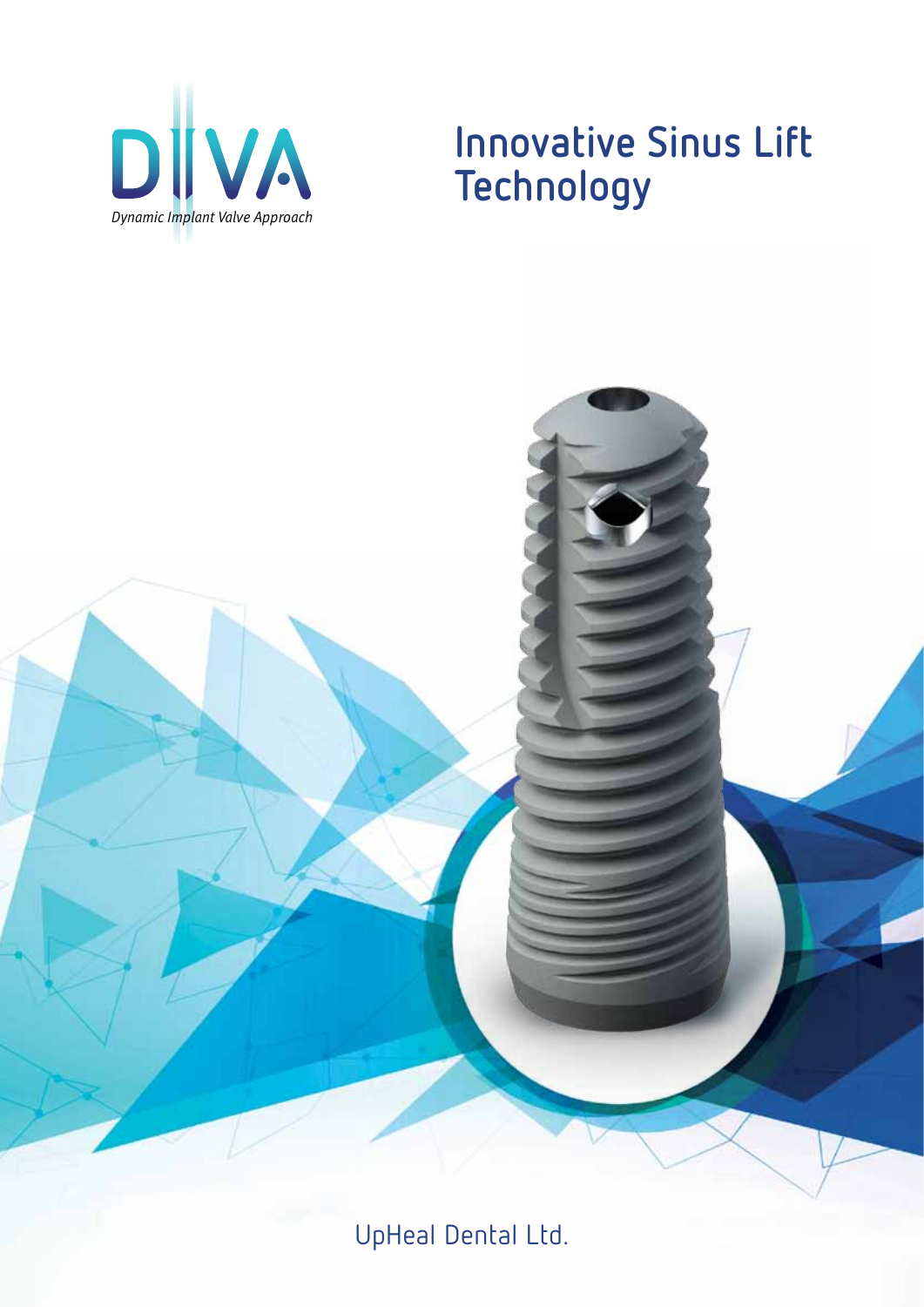# **and Innovations:**

**The DIVA "smart" implant, with its special hollow configuration and characteristics, presents various unique features and innovations:**

- **>** The DIVA is hollow throughout its entire length, with a structure that has been tested and found to be much more resistant to stresses and fractures than regular implants.
- **>** A lower aperture enables convenient access and helps to attain primary stability.
- **>** 4 upper apertures help regulate fluid pressures to reduce the risk of damage to the membrane.
- **>** A unique inner valve screw hermetically seals the implant against oral flora.
- **>** Membrane Safety:
	- **•**  Membrane separation and lifting is performed gradually via a unique, very gentle process that greatly reduces the risk of membrane rupture.
	- **•** The Diva implant's rounded apex significantly reduces the risk of membrane rupture.
- **>** Indicators during the procedure help monitor the process:
	- **•**  Bleeding visible at the sinus membrane lifting stage indicates the breaking of the sinus floor.
	- **•**  In some cases sinus membrane movement can be detected through the implant, indicating the membrane is intact.
	- **•**  Full endoscopic control over the implant and surrounding bone throughout the entire procedure.
- **>** The entire Sinus Lift procedure is performed via the DIVA: membrane separation and lifting and Synthetic Bone Paste injection.
- **>** A localized elevation: The DIVA sinus lift procedure enables localized penetration and membrane lifting of the sinus cavity via the implant
- **>** The "smart" implant enables post-op observation of the sinus as well as injection of medications, if necessary, by unscrewing and removing the inner valve screw.
- **>** The DIVA implant failure rate is comparable to those of other procedures.



**The features above make DIVA the obvious choice for expert dental surgeons and general practitioners alike, who wish to offer their patients an innovative, lower-risk and less invasive option for their sinus lift implant procedures without compromising quality.**



- **>** DIVA is a new sinus lift technology based on a special, hollow implant design a "smart" implant through which the entire sinus lift procedure takes place. Membrane lifting, membrane movement detection, and injection of Synthethic Bone Paste can all be performed through the implant. The DIVA procedure is minimally invasive, so the risk of membrane damage is considerably lower.
- **>** Simple and easy to learn, with no need for additional specialized tools or accessories, DIVA sinus lift procedures can be performed by specialized dental surgeons and general dental practitioners alike.

## **Great News for Patients!**

**>** DIVA Sinus Lift Technology is great news for patients! Patients will benefit from minimal discomfort during the procedure, faster recovery times including at the prosthetic stage, fewer post-op issues and significantly shorter chair time and overall treatment time.

### **DIVA offers many advantages over other sinus lift options:**



- **>** Simple and easy-to-learn it can be performed by general practitioners and specialized dental surgeons alike.
- **>** Minimally invasive with far lower risk of infection and other post-op complications; may be suitable for patients with complex clinical backgrounds
- **>** Enables localized sinus elevation
- **>** Significantly reduced risk of membrane rupture
- **>** Significantly shorter chair time due to simple and efficient procedure
- **>** Possible even in cases of minimal residual bone (3 mm)
- **>** No additional specialized tools are required
- **>** Significantly reduced post-op side effects and patient recovery periods including at the prosthetic stage



Valve screw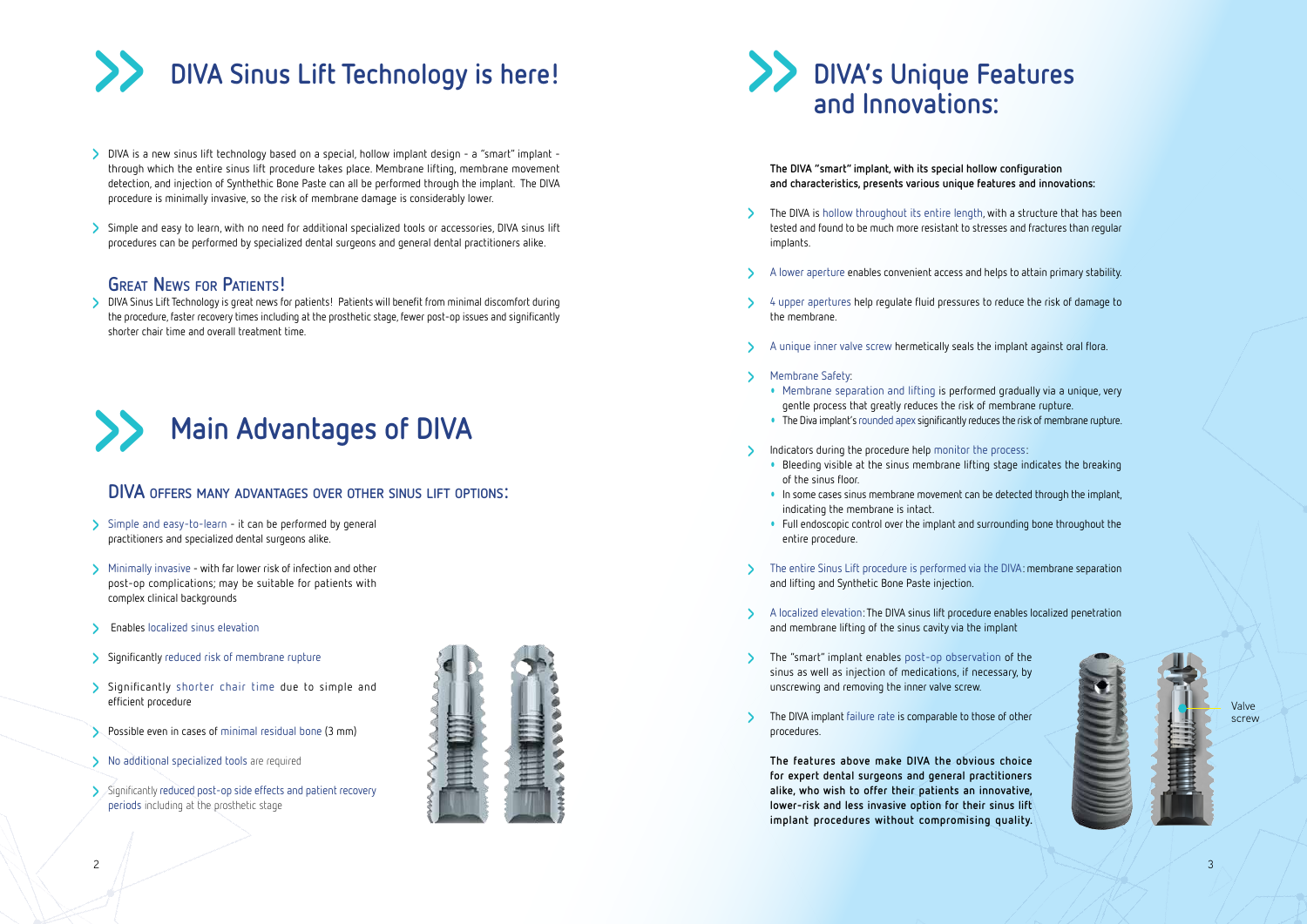



**1. Cutting the gums:** At the start of the procedure, the gums are cut.



**2. Drilling with a pilot drill:** After review of the CT scan, use a round bur to indicate the implant's exact location. Start initial drilling beneath the sinus floor with a standard 2 mm pilot drill until a depth of 1 mm beneath the sinus floor. Use a drill stopper to achieve the correct depth.



**3. Fracturing the sinus floor:** Insert the special concave Osteotome (tapered 2.2mm - 2.7mm) with a stopper (set according to the CT scan) into the space created by the pilot drill. Gently apply pressure until the sinus floor fractures.





**8. Sealing the DIVA:** Use the Internal Screw Driver to screw in the short valve screw (included in the kit) all the way in to achieve absolute sealing of the DIVA.





**4. Achieving initial stability and removing the inner long valve screw:** Insert the DIVA using controlled rotation until initial primary stability is obtained. Then, use the Internal Screw Driver (included in the kit) to remove the long valve screw located inside the DIVA.



**5. Membrane separation and lifting:** Attach a full saline syringe to the IV Cannula and gently introduce 1cc of saline via the DIVA to separate the membrane from the bone. Remove the syringe and cannula, then use a ratchet or socket screwdriver and carefully rotate to screw in the DIVA 1mm to lightly stretch and raise the membrane. Repeat this rinse and ratchet procedure several times until the DIVA is fully inserted. With this slow, gentle procedure, the membrane elevates yet remains intact.\* \* Note: During this stage there will be bleeding through the DIVA canal, indicating the breaking of the sinus floor.

**7. External rinse:** Use the saline syringe to rinse the exterior of the DIVA implant from any residual Synthetic Bone Paste.



**9.** End of procedure: Cap the DIVA with the cover screw (included in the kit).



**6. Synthetic Bone Paste Injection:** Attach the Synthetic Bone Paste syringe (included in the kit) to the IV cannula and inject the material via the implant (approximately 0.5cc per implant) until excess material exudes from the bottom of the DIVA.

After a 4-6 month osseointegration period, remove the cover screw to expose the DIVA implant. Confirm that the inner valve screw has remained tight. Then, cap the DIVA with the healing screw.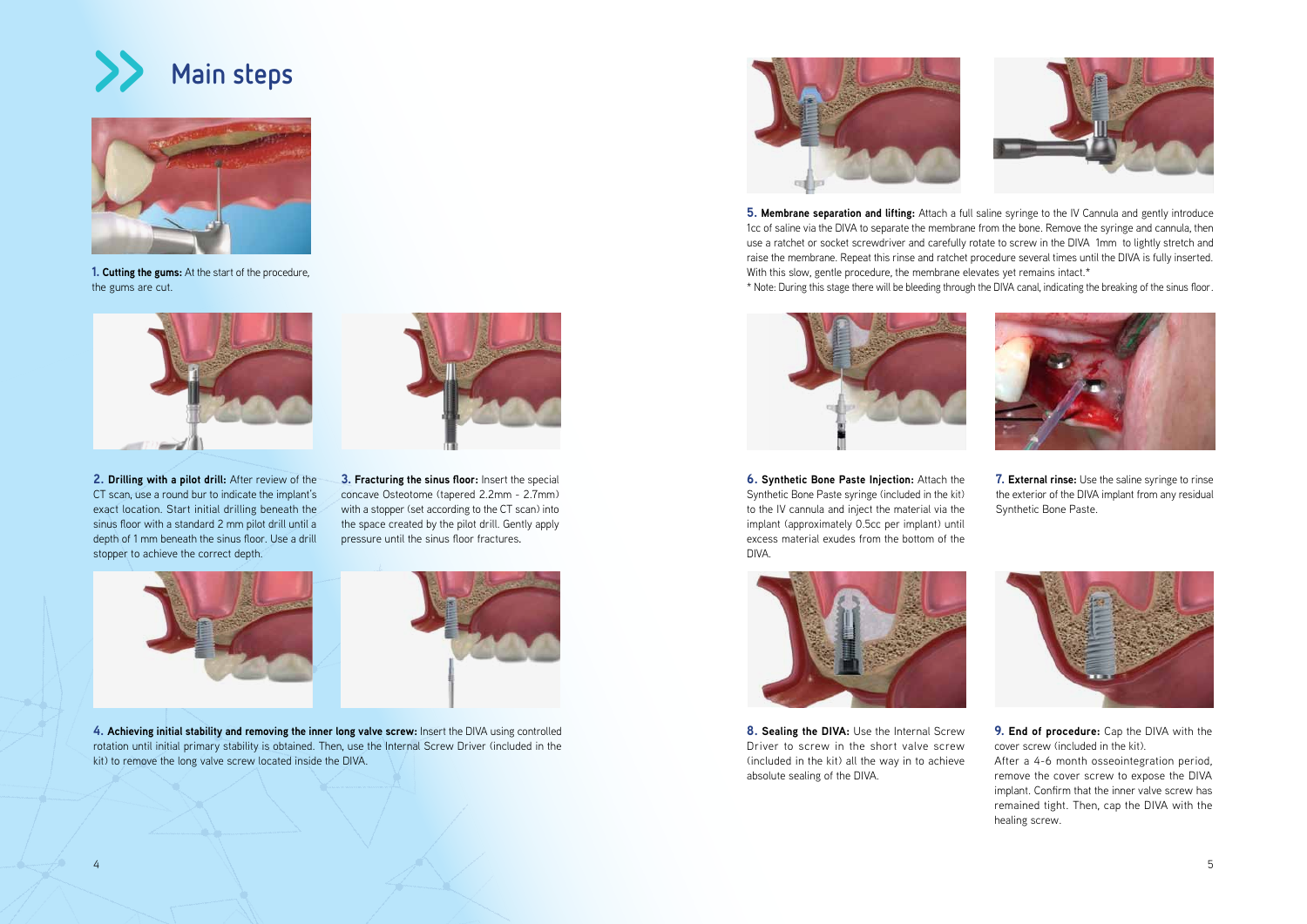

## **The DIVA kit**





## **Main characteristics of DIVA compared to other sinus elevation techniques**









Osteotome use Insert the DIVA Removing the Long Valve Screw



| Technology                                         | Criterion       | Minimally Post-op<br>invasive | side<br>effects | Membrane Time to<br>safety | restoration | Low<br>residual<br>bone<br>cases | Sinus/<br>membrane<br>monitoring<br>during<br>& post<br>procedure | Access<br>and control<br>during the<br>procedure |
|----------------------------------------------------|-----------------|-------------------------------|-----------------|----------------------------|-------------|----------------------------------|-------------------------------------------------------------------|--------------------------------------------------|
|                                                    | Open sinus lift | X                             | X               | X                          | X           | X                                | X                                                                 | X/V                                              |
| elevation                                          | Closed sinus    | V                             | V               | X                          | V           | X                                | X                                                                 | v                                                |
| Other closed/<br>minimally invasive<br>sinus lifts |                 | ۷                             | $\mathsf{V}$    | $\mathsf{X}$               | V           | v                                | X                                                                 | X                                                |
| <b>Diva</b>                                        |                 | ٧                             | v               | v                          | v           | V                                | v                                                                 | V                                                |

Valve Screws

Internal Screw **Driver** 

Membrane Separation ane Lifting Synthetic Bone Paste injection

## **CT Scan**







DIVA Implant





| » Sizing information |      |      |   |  |  |  |  |
|----------------------|------|------|---|--|--|--|--|
| » MMD                | 3.75 | 4.2  | 5 |  |  |  |  |
|                      | 11.5 | 11.5 |   |  |  |  |  |
| » Length             | 13   | 13   | 1 |  |  |  |  |
|                      |      |      |   |  |  |  |  |

Cover Screw